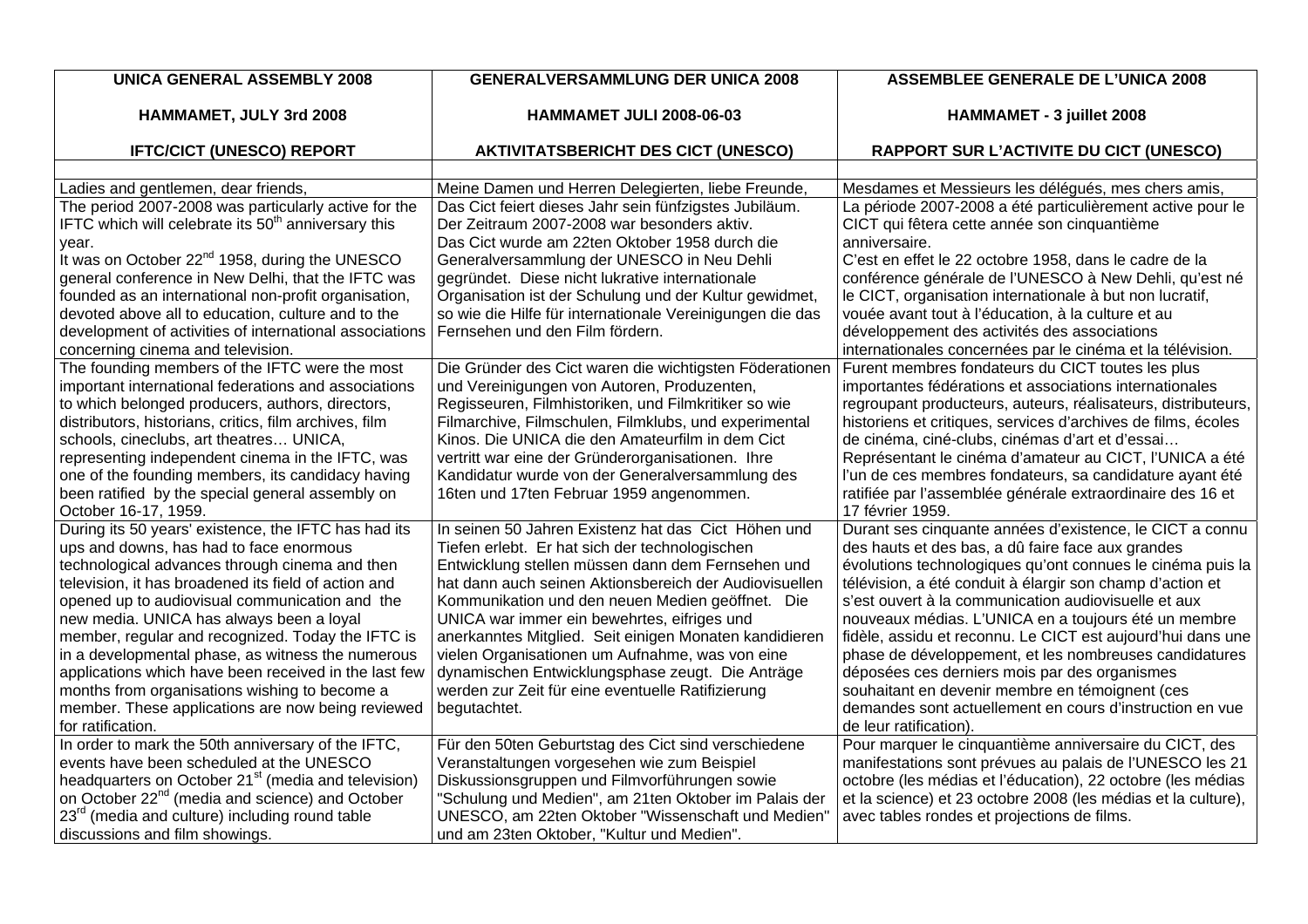| All the members of the IFTC have been invited to            | Alle Cict Mitglieder sind eingeladen diesen Geburtstag      | Tous les membres du CICT sont également invités à                  |
|-------------------------------------------------------------|-------------------------------------------------------------|--------------------------------------------------------------------|
| celebrate this anniversary at their own events;             | auch in ihrem Rahmen zu feiern. Die UNICA wird es am        | célébrer cet anniversaire dans le cadre de leurs propres           |
| UNICA will do so on July 3 <sup>rd</sup> , after our annual | 3ten Juli während der Jahresgeneralversammlung tun.         | manifestations; l'UNICA le fera le 3 juillet, à l'issue de notre   |
| General Assembly.                                           |                                                             | assemblée générale annuelle.                                       |
| The IFTC has also decided to mark this year 2008 by         | Der Cict hat beschlossen die Mitglieder denen ein Cict-     | Le CICT a par ailleurs décidé de marquer cette année               |
| asking its member organisations which award a IFTC          | Preis verliehen wird diesen Preis einer Persönlichkeit zu   | 2008 en demandant à ceux de ses membres pour lesquels              |
| prize, to associate this prize with a person having by      | widmen die durch seine Arbeit oder Wirken die               | un Prix du CICT est décerné d'associer ce Prix à une               |
| his/her actions and influence, made known this              | Geschichte des Cict gezeichnet hat. So wie ein Preis        | personnalité ayant, par son action et son rayonnement,             |
| organisation or played a an important part in the           | Jean Rouch für das internationale Ethnographische Film      | marqué l'histoire de l'organisation ou joué un rôle                |
| IFTC (for example, there is a Jean Rouch Prize for          | Festival in Florenz existiert oder der Preis Enrico         | particulier auprès du CICT (il existe déjà par exemple un          |
| the International festival of ethnological films in         | Fulchignoni in Rahmen der Mostra von Venedig. Seit          | Prix Jean Rouch au festival international du film                  |
| Florence, and an Enrico Fulchignoni Prize at the            | mehr als 10 Jahren wird jedes Jahr dem UNICA-Jury ein       | ethnographique de Florence, un Prix Enrico Fulchignoni             |
| Venice Mostra) The IFTC prize at UNICA is a prize           | Cict-Preis angeboten der die Werte der Toleranz und des     | dans le cadre de la Mostra de Venise). Pour le Prix du             |
| which has been awarded each year for more than 10           | Friedens im Sinne der UNESCO fördert. Ich werde dem         | CICT à l'UNICA, prix qui est chaque année depuis plus de           |
| years by the jury to reward a film whose themes of          | Komitee einen Vorschlag machen den ihr während der          | dix ans mis à la disposition du jury pour récompenser un           |
| tolerance and peace best represent UNESCO'S                 | Generalversammlung erfahren werdet und der so hoffe         | film témoignant des valeurs de tolérance et de paix portées        |
| values. I will submit to the Committee a proposition        | ich auf allgemeine Einstimmung stoßen wird.                 | par l'UNESCO, je soumettrai au comité une proposition qui          |
| which will be presented at the General Assembly             |                                                             | vous sera présentée lors de l'assemblée générale et qui, je        |
| which I hope will be received unanimously.                  |                                                             | l'espère, fera l'unanimité.                                        |
| Among the actions that the IFTC has been pursuing           | Eine Multifunktionellfemediathek für die Europäischen       | Parmi les actions menées par le CICT dans la période               |
| recently, I would like to emphasize the creation of the     | Mittelmeerstaten ist im Schloss Risolo in Specchia          | récente, je voudrais souligner la concrétisation du projet de      |
| Multifunctional Media Library which has opened in           | (Lecce) Italien eingeweiht worden. Dieses Projekt hat       | création d'une Médiathèque Multifonctionnelle pour la zone         |
| the Mediterranean Euro Zone at the Risolo Castle in         | seinen Platz in dem UNESCO-Programm (Schule für             | euro méditerranéenne dans le château Risolo à Specchia             |
| Specchia (Lecce) in Italy. This project, which also         | alle). Von dort werden auch Regionalprogramme über          | (Lecce), en Italie. Ce projet, qui vise en outre à doter           |
| aims to equip UNESCO with a satellite platform to           | Schule, Kultur und Wissenschaft durch Satelliten            | l'UNESCO d'une plateforme satellitaire pour transmettre            |
| transmit by regional zones, educational, cultural and       | ausgestrahlt werden.                                        | par zones régionales des programmes éducatifs, culturels           |
| scientific programs, has its place in UNESCO's              |                                                             | et scientifiques, trouve sa place dans l'action spécifique de      |
| specific goal of "education for all".                       |                                                             | l'UNESCO appelée « éducation pour tous ».                          |
| I would also like to mention the UNESCO network for         | Der Cict nimmt auch an dem Unesco-Projekt des Netzes        | J'évoquerai également le projet de Réseau UNESCO des               |
| Creative Cities in which the IFTC participates. The         | kreativer Städte teil                                       | Villes Créatives auquel le CICT est associé. Le but de ce          |
| goal of this network is to encourage creative, social       | Das Ziel ist ein Potential der Kreativität des Sozialen und | réseau est d'encourager la mise en valeur du potentiel             |
| and economic potential and to thus promote on site          | der Wirtschaft zu fördern um vor Ort die kulturelle         | créatif, social et économique des villes et de promouvoir de       |
| UNESCO'S objectives of cultural diversity. This             | Diversität der Unesco in die Tat umzusetzen. Dieses         | la sorte, sur le terrain, les objectifs de diversité culturelle de |
| network is composed of seven themes: literature,            | Projekt beherbergt sieben Themen: Literatur, Film,          | l'UNESCO. Ce réseau comporte sept composantes                      |
| cinema, music, handicraft, design, computer art and         | Musik, Handwerk, Volkskulturen, Komputer Kunst und          | thématiques : littérature, cinéma, musique, artisanat et arts      |
| gastronomy. The selecting of cities wishing to apply        | Gastronomie. Was das Filmnetzwerk angeht hat die            | populaires, design, arts numériques et gastronomie. Le             |
| is being done by panels of experts who will advise          | Kultur Abteilung der UNESCO dem Cict und zwei seiner        | processus de sélection des villes candidates fait appel à          |
| the UNESCO general director before he makes a               | Mitgliedsorganisationen KAMERA (audiovisuelles              | des panels d'experts chargés de donner leur avis au                |
| decision. For cinema, the UNESCO cultural sector            | Weltgremium für Studium und Kunstschaffen.) und             | directeur général de l'UNESCO avant que celui-ci prenne            |
| has asked the IFTC and two of its members,                  | UNICA vorgeschlagen das Team zu sein die die                | sa décision. Pour le réseau cinéma, le secteur de la culture       |
| CAMERA (world audiovisual council for study and             | Kandidaturen der filminteressierten Städte prüft. Ich       | à l'UNESCO a proposé au CICT et à deux de ses                      |
| realisation of the arts) and UNICA to make up the           | habe diesen Vorschlag positiv beantwortet und werde         | membres, le CAMERA (Conseil audiovisuel mondial pour               |
| panel which will examine the applications from the          | Euch um Eure Meinung bitten wenn es so weit sein wird       | les études et les réalisations sur l'art) et l'UNICA, de           |